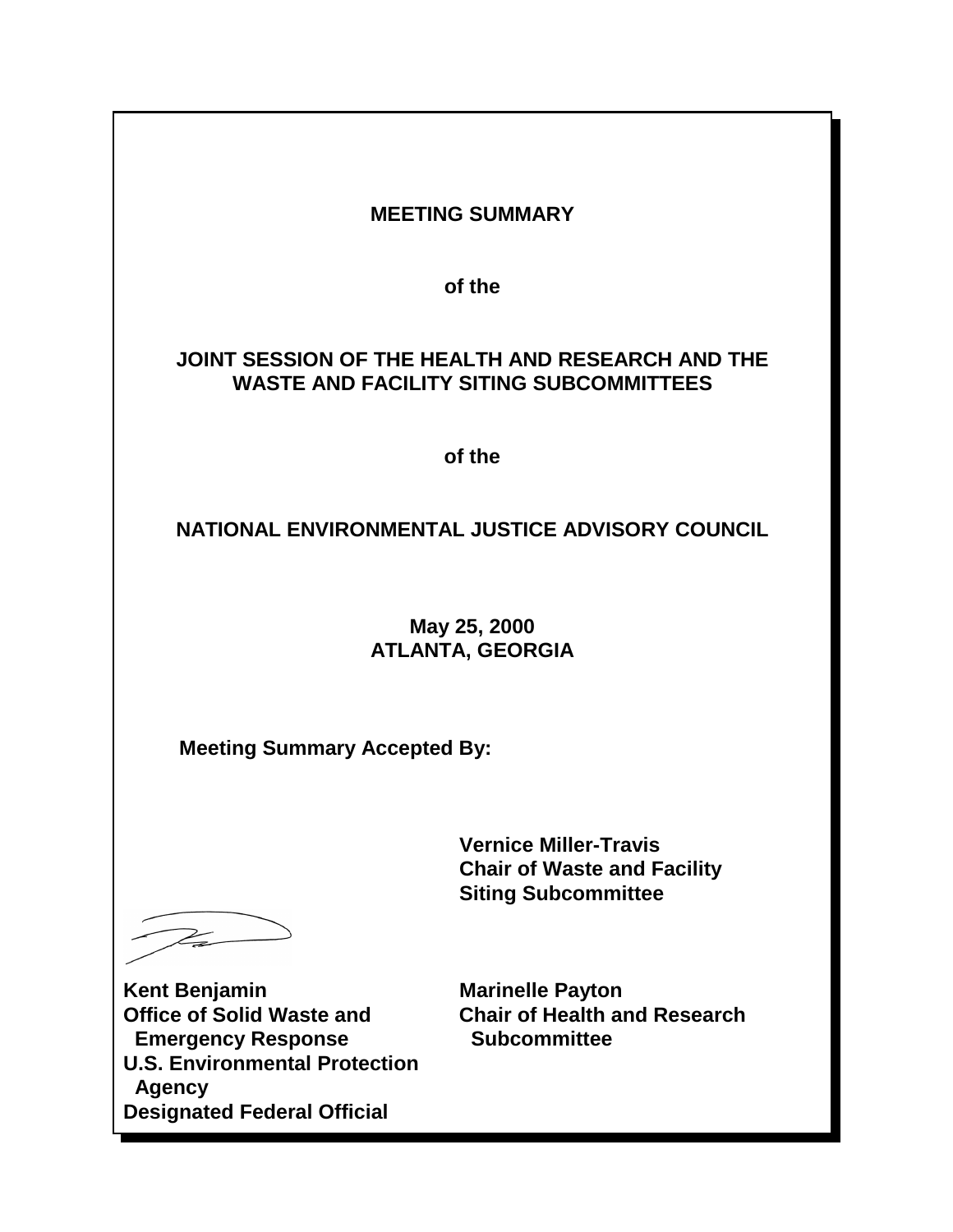#### **CHAPTER NINE SUMMARY OF THE JOINT SESSION OF THE HEALTH AND RESEARCH AND THE WASTE AND FACILITY SITING SUBCOMMITTEES**

# **Exhibit 9-1 1.0 INTRODUCTION**

The Health and Research Subcommittee and the Waste and Facility Siting Subcommittee of the NEJAC met in a joint session on the afternoon of Thursday, May 25, 2000, to discuss the exposure investigation of Mossville, Calcasieu Parish, Louisiana, conducted by the Agency for Toxic Substances and Disease Registry (ATSDR) in November 1999. Invited guests (stakeholders) participating in the joint session included representatives of Mossville Environmental Action Now (M.E.A.N.), GreenPeace International, the Louisiana Department of Health and Hospitals (LDHH), the Louisiana Department of Environmental Quality (LDEQ), the Louisiana Chemical Association (LCA), U.S. Environmental Protection Agency (EPA) Region 6, and ATSDR. Exhibit 9-1 presents a list of the stakeholders who attended the meeting and participated in the discussion.

This chapter, which provides a summary of the deliberations of the joint session is organized in four sections, including this *Introduction*. Section 2.0, Remarks, presents summaries of the remarks offered by various speakers. Section 3.0, Presentations, summarizes the presentations on Mossville. Section 4.0, Question and Answer Period, summarizes the questions by the members of the subcommittee and the responses received.

### **2.0 REMARKS**

 Mr. Barry Hill, Director, EPA Office of Environmental Justice (OEJ), and Mr. Kent Benjamin, Environmental Justice Coordinator, EPA Outreach and Special Projects Staff (OSPS), Office of Solid Waste and Emergency Response (OSWER) and Designated Federal Official (DFO) of the Waste and Facility Siting Subcommittee of the NEJAC, served as facilitators for the joint session. Mr. Benjamin served as the DFO.

 to the investigation and make appropriate Mr. Hill opened the joint session by explaining that the purpose of the session was to allow the members of the subcommittee to gather from stakeholders information about the Mossville exposure investigation report so that the NEJAC would be able to identify a meaningful approach to addressing the environmental justice issues related recommendations to EPA.

#### **JOINT SESSION OF THE HEALTH AND RESEARCH AND THE WASTE AND FACILITY SITING SUBCOMMITTEES**

**Stakeholders Who Attended the Joint Session May 25, 2000**

Mr. Edgar Mouton and Ms. Dorothy Felix Mossville Environmental Action Now

Dr. Pat Costner and Mr. Damu Smith GreenPeace International

Mr. Jerry Clifford and Mr. Gregg Cooke U.S. Environmental Protection Agency Region 6

Dr. Henry Falk, Dr. Ken Orloff, and Dr. Reuben Warren Agency for Toxic Substances and Disease Registry

Dr. Joseph Sejud and Ms. Dianne Dugas Louisiana Department of Health and Hospitals

> Mr. Edward Flynn Louisiana Chemical Association

 He reminded the audience that the public was invited Mr. Benjamin reviewed the agenda of the joint session and urged participants to adhere to the time schedule set forth in the agenda. He told the audience that the joint session would unfold as a discussion between the NEJAC and the panelists that had been invited to address the subcommittees. to observe the proceedings, but that observers would not be permitted to participate in the discussion.

Dr. Marinelle Payton, Environmental-Occupational Medicine, School of Public Health, Harvard University Medical School and chair of the Health and Research Subcommittee of the NEJAC, welcomed the stakeholders to the joint session. She noted that the joint session had been organized in response to a request by Mr. Damu Smith, Campaigner, GreenPeace International, that the Health and Research Subcommittee review and consider the Mossville exposure investigation. Dr. Payton reiterated that the purpose of the joint session was to allow the members of the two subcommittees and the stakeholders the opportunity to discuss the Mossville exposure investigation report.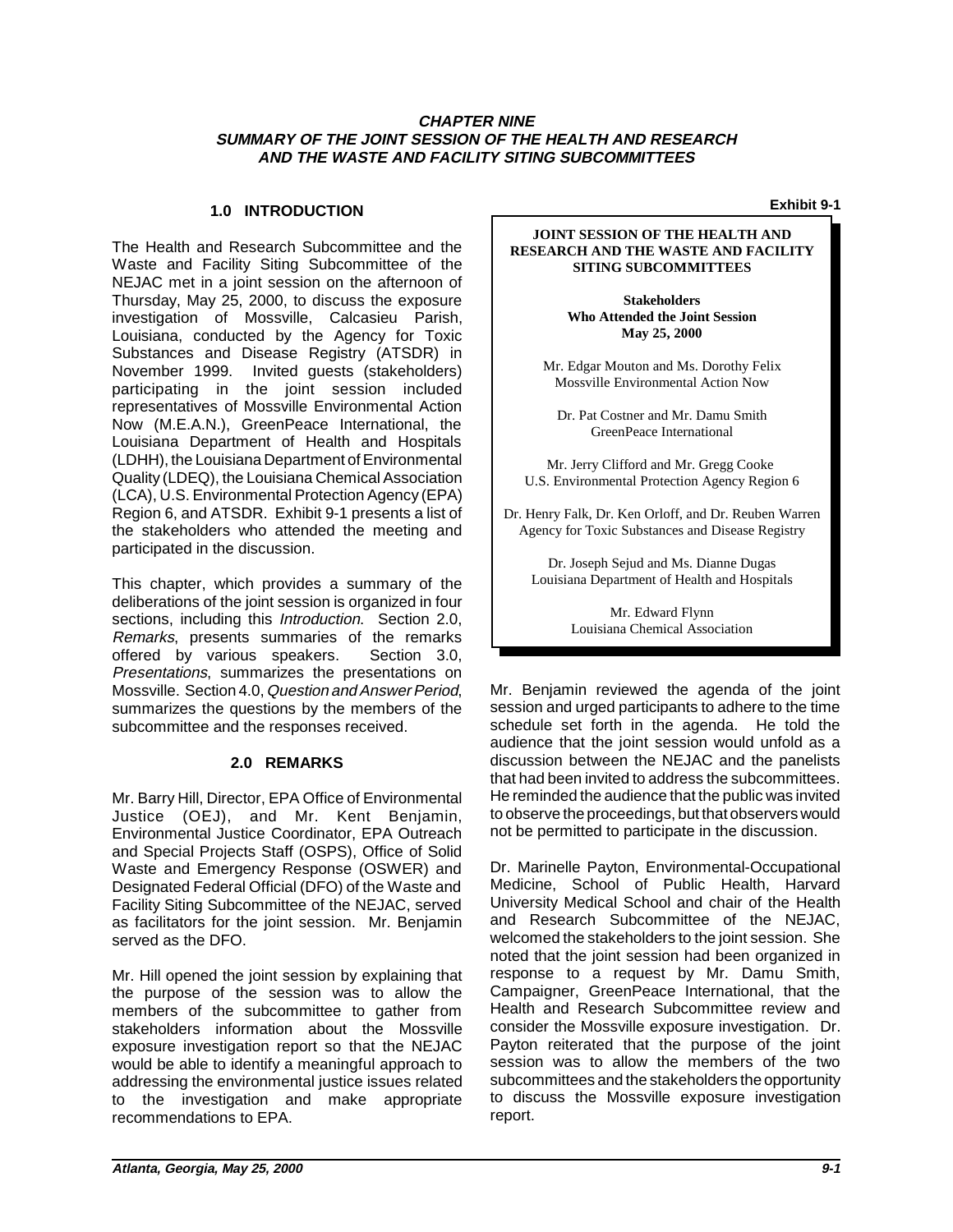Ms. Vernice Miller-Travis, Executive Director, Partnership for Sustainable Brownfields Redevelopment and chair of the Waste and Facility Siting Subcommittee of the NEJAC, noted that, since 1996, the Waste and Facility Siting Subcommittee had had discussions with representatives of M.E.A.N. and residents of Lake Charles and Calcasieu Parish, Louisiana that are formally on the record through public comment periods of the NEJAC. Continuing, she stated that the members of the community had asked the subcommittee for support and intervention. She emphasized that the Waste and Facility Siting Subcommittee viewed the joint session as a major step forward in the effort of the subcommittee to respond proactively on behalf of the NEJAC to the environmental justice issues that have been brought to that body's attention by members of the affected communities over the past four years.

Mr. Jerry Clifford, Deputy Regional Administrator, EPA Region 6, began the presentations by providing a geographical description and background of the community of Mossville. Mossville, he reported, is located in Calcasieu Parish in the southwest corner of Louisiana. He explained that, in 1997, the population of Calcasieu Parish was approximately 180,000, according to records of the Bureau of the Census, and that the parish is some 1,000 square miles in area. The community of Mossville, he continued, has a population of approximately 900 to 1,000. Mr. Clifford noted that Mossville is an unincorporated portion of Calcasieu Parish and is located between the communities of Westlake and Sulphur, Louisiana.

Mr. Clifford explained that there are more than 800 regulated facilities in Calcasieu Parish, noting that some 200 of those facilities are relatively large industrial operations. He stated that the industries in the area include refineries; petrochemical facilities that produce industrial organic chemicals; and chemical preparation facilities.

 roughly 13,000 tons of volatile organic compounds Mr. Clifford stated that, according to Toxics Release Inventory (TRI) data released by EPA in March 1999, (VOC) are emitted each year by industrial facilities in the Mossville area. More than 13 million tons of hazardous waste are generated in Calcasieu Parish. According to EPA's Emergency Response Notification System, accidental releases from industrial facilities result in the discharge of more than 500,000 pounds per year of hazardous waste into the environment, Mr. Clifford stated.

Mr. Clifford stated that significant chemical contamination of the Calcasieu Estuary has occurred. The most extensive release to the estuary, he continued, was a five- to six-milliongallon spill of ethylene dichloride into the estuary between Lake Charles and Prien Lake, located south of Mossville. Mr. Clifford stated that fish advisories have been issued for the Calcasieu Estuary because of health considerations related to human ingestion of bioaccumulated contaminants in fish and shellfish harvested by local and commercial fishermen in the estuary and waterways connected to it.

 those seven facilities. He added that a private party Mr. Clifford then stated that seven facilities regulated under the Resource Conservation and Recovery Act (RCRA) are subject to corrective action. He noted that there was groundwater contamination at each of had just begun cleanup at North Ryan Superfund Site, a former coal gassification facility located in the community of North Ryan. He stated that coal tar was the primary contaminant of concern at the North Ryan site.

## **3.0 PRESENTATIONS**

This section summarizes presentations on Mossville.

#### **3.1 Review of Findings Presented in the Exposure Investigation: Calcasieu Estuary (Mossville), Louisiana**

 who provided a brief overview of her interpretation of Mr. Edgar Mouton, President, M.E.A.N., expressed his appreciation to the members of the two subcommittees for the opportunity to represent his community by voicing the environmental problems and needs of his community. He introduced Dr. Pat Costner, Senior Scientist, GreenPeace International, the findings in the Mossville exposure investigation, which identified the presence of contamination with dioxins and polychlorinated biphenyls (PCB) in the community of Mossville.

Dr. Costner stated that the information collected by ATSDR during the exposure investigation supported the following conclusions:

- found in the blood of 28 residents of Mossville is The average concentration of dioxins and PCBs more than three times higher than the average background level in the general population, as represented by ATSDR's comparison group.
- On the basis of EPA's recent estimate of cancer risks caused by background dioxin exposure of the general population at 1 in 100 persons to 1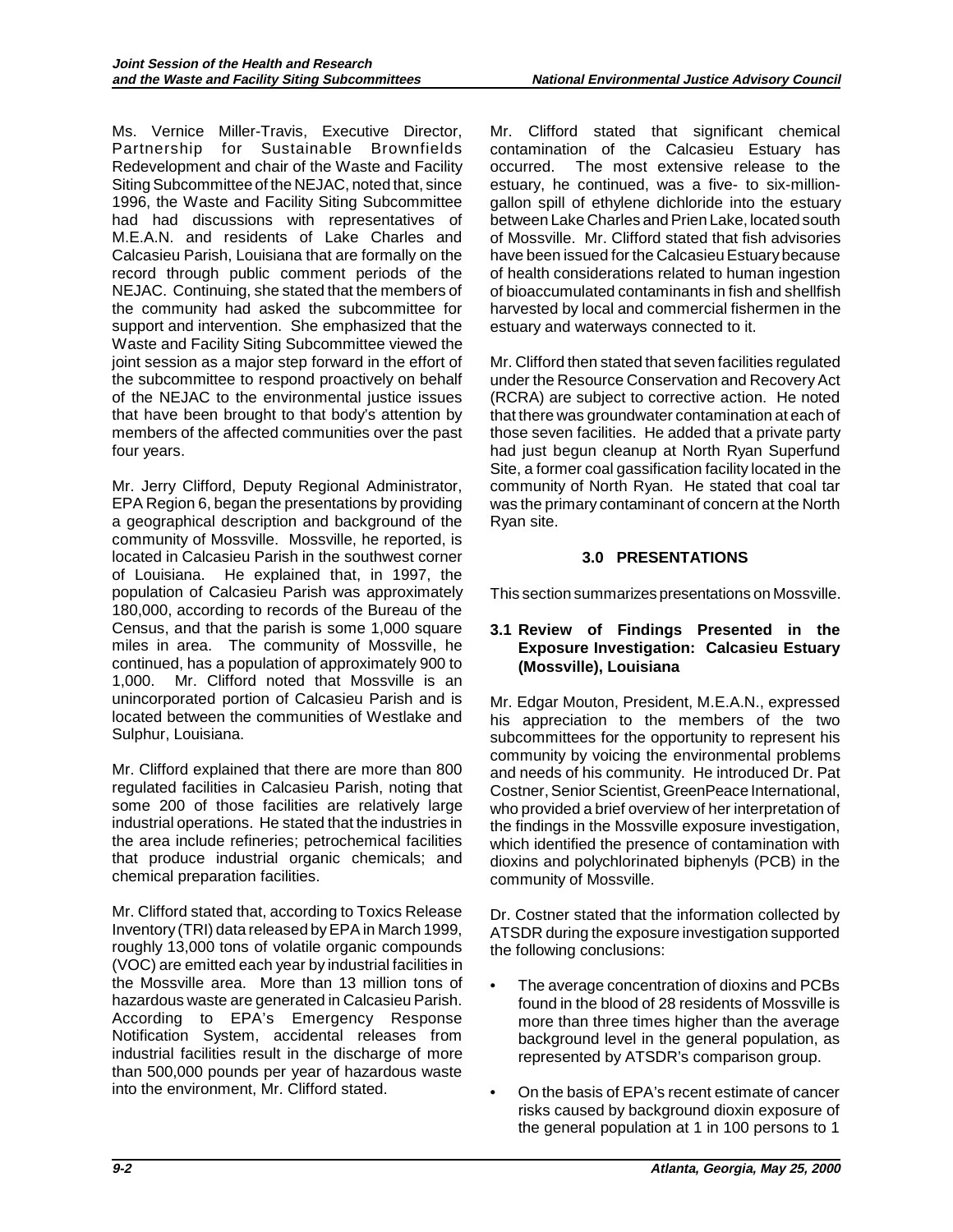in 1,000 persons, the cancer risks of Mossville residents may average more than three times higher than the risk among the general population.

- The dioxin levels detected in blood samples from residents of Mossville indicate that the body burdens of the residents are at levels consistent with the occurrence of adverse health effects, such as increased susceptibility to viral disease and decreased sperm count. The adverse health effects have been documented in studies of several species of laboratory animals.
- The profile of relative concentrations of the seventeen most toxic dioxin congeners in blood samples from residents of Mossville differed substantially from that for ATSDR's comparison group, suggesting that one or more local sources of dioxin are contributing to the elevated blood dioxin levels in residents of Mossville.
- The blood levels of PCB congeners in residents of Mossville are an average of 2.8 times higher than the average levels found in ATSDR's comparison group. Further, in a manner similar to that for unique dioxin profile detected in blood samples, the unique profile of the congener types and concentrations of PCBs suggests that one or more local sources of PCBs are contributing to the elevated blood PCB levels in residents of Mossville.
- The total concentrations of dioxin and the total concentrations of PCBs detected in blood samples of the residents of Mossville appear to be independent of one another, suggesting that the chemicals may be released by different sources.
- Only one breast milk sample was collected and analyzed for dioxin and PCBs. The total concentration of dioxins and the concentrations of PCB congeners detected in the breast milk sample were 30 percent higher than the average concentration in the general population of nursing mothers in the United States from 1995 to 1997. That result supports the conclusion that some infants living in Mossville may experience higher prenatal and postnatal exposure to dioxins than the average infant in the United States.
- Two eggs from chickens raised by residents of Mossville carried concentrations of dioxins that were some 50 percent higher than concentrations measured in a supermarket egg

and 23 percent higher than concentrations found in eggs collected in an uncontaminated area in the state of California.

Concentrations of dioxins detected in soil samples from the yards of three residences in Mossville were an average of 17 times higher than concentrations detected in rural soil samples and an average of 1.5 times higher than concentrations detected in urban soils from various locations in the United States and Canada.

Dr. Costner stated that, in general, GreenPeace supports the recommendations made by ATSDR as presented in the ATSDR exposure investigation report, with the added provision that PCBs and other dioxin-like chemicals be included in future investigation activities. Exhibit 9-2 presents recommendations set forth by ATSDR in the exposure investigation report.

 collaborative, interagency emergency effort taken in Dr. Costner further requested that ATSDR, EPA, LDEQ, and other relevant entities take the following actions, either working with the Mossville Environmental Justice Work Group (coordinated by ATSDR) or as a separate initiative, such as a consultation with the residents of Mossville. The additional actions recommended, she stated, are:

- • Identify and eliminate local sources of dioxin and dioxin-like contaminants that are detected in the blood and breast milk of residents of Mossville, in the soils at their residences, and in their common food sources.
- As sources of dioxins and dioxin-like contaminants are identified and eliminated, conduct all appropriate actions to reduce exposure from any remaining reservoir sources, such as soils and sediment. Appropriate actions include full remediation of reservoir sources to provide protection and preservation of the local cultural and historical practices of home gardening, animal husbandry, hunting, and fishing.
- • Relocate all residents who desire to move to areas that are free of significant threats of contamination by toxic substances.
- Issue a moratorium on new permits for activities or enterprises that release dioxins, dioxin-like chemicals, and other toxic chemicals into the environment in or near Mossville.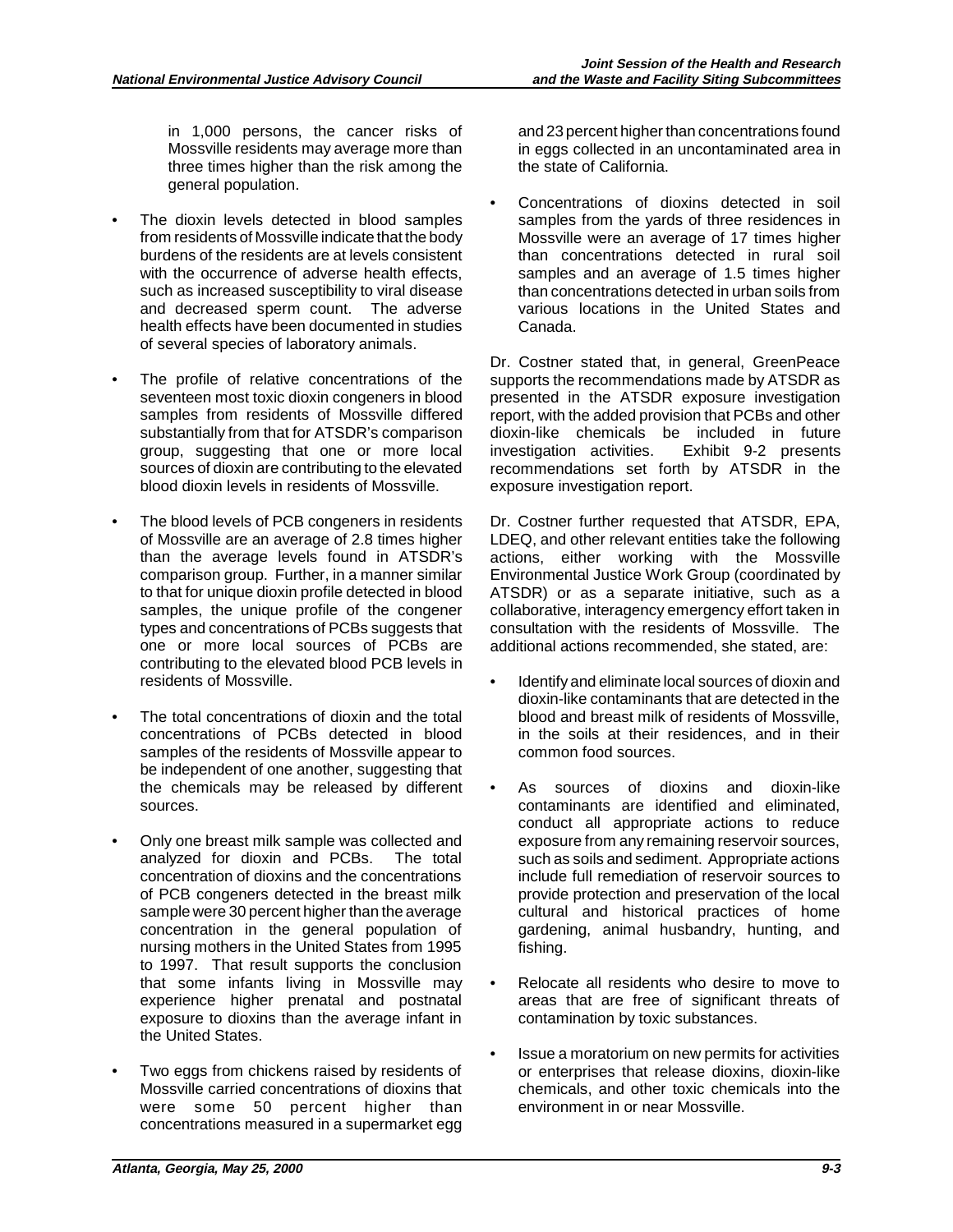#### **Exhibit 9-2**

#### **RECOMMENDATIONS PRESENTED BY THE AGENCY FOR TOXIC SUBSTANCES AND DISEASE REGISTRY IN THE 1999 EXPOSURE INVESTIGATION: CALCASIEU ESTUARY**

In November 1999, the Agency for Toxic Substances and Disease Registry (ATSDR) released a report on the investigation of dioxin contamination in Mossville, Calcasieu Parish, Louisiana. The purpose of the investigation was to determine whether there was sufficient evidence of increased exposure to dioxins among the residents of Mossville.

In the report, ATSDR set forth the following recommendations:

- • Evaluate potential pathways for human exposure from environmental and dietary sources.
- Reduce human exposures to dioxin from the significant exposure pathways identified.
- Further characterize the extent of dioxin exposure in the community.
- • Evaluate strategies to assess past exposures to dioxin.
- • Examine indicators of health status for the community including statistics on the incidence of cancer.

Source: U.S. Department of Health and Human Services, ATSDR. 1999. Health Consultation (Exposure Investigation): Calcasieu Estuary (AKA Mossville), Lake Charles, Calcasieu Parish, Louisiana. CERCLIS No. LA002368173.

In closing, Dr. Costner stated that the elimination of dioxins and dioxin-like chemicals, such as PCBs, will result in both positive and negative economic effects in Mossville and nearby communities. She urged that Federal and state agencies mitigate the potentially negative economic effects by including transition planning processes as an integral component of any dioxin elimination strategy.

Mr. Mouton communicated the frustration felt by the residents of Mossville that little action has been taken to mitigate the environmental crisis taking place in their community. He requested that the residents of Mossville receive a relocation package and asked that a health center be established in the community to provide health consultation and treatment. Mr. Mouton stated that the members of

 to justify more aggressive action by the Federal and M.E.A.N. believed that existing evidence is sufficient state agencies on behalf of his community.

 the subcommittees a pattern of stall tactics, Ms. Dorothy Felix, Vice President, M.E.A.N., also communicated her frustration with the lack of progress by Federal and state agencies in actively addressing environmental health issues affecting Mossville. She then described for the members of accusations, and insults directed at her organization by the Federal and state agencies they had approached for assistance.

Referring to the issue raised in the Mossville exposure investigation report related to whether the elevated levels of dioxins found in residents of Mossville are the result of past or current exposures, Ms. Felix stated, "We all know that it is both. My grandparents were contaminated, and so were my parents. I am still being contaminated, and so are my children and my grandchildren."

Ms. Felix urged that Federal and state agencies stop all insults, insinuations, and stall tactics and take an active role in the cleanup of Mossville.

Ms. Felix identified the following requests that M.E.A.N. wished to make of Federal and state agencies:

- • Request that LDEQ and EPA assist the residents of Mossville in securing a relocation action.
- • Request that ATSDR continue the Mossville Environmental Justice Work Group process.
- Request that ATSDR and LDHH establish an environmental health clinic and provide health services in Mossville.
- the worst polluters of the community of Mossville Request that LDEQ and EPA deny all new permits to facilities that have been proven to be until the facilities have installed the appropriate equipment to prevent accidental releases.
- Request that LDEQ and EPA require that polluting facilities install real-time air pollution monitors.
- Request that all agencies advise M.E.A.N. as soon as possible of their plans for addressing the specific issues outlined by M.E.A.N. (Ms. Felix added that such communications should take place in personal meetings, rather than by telephone conference calls.)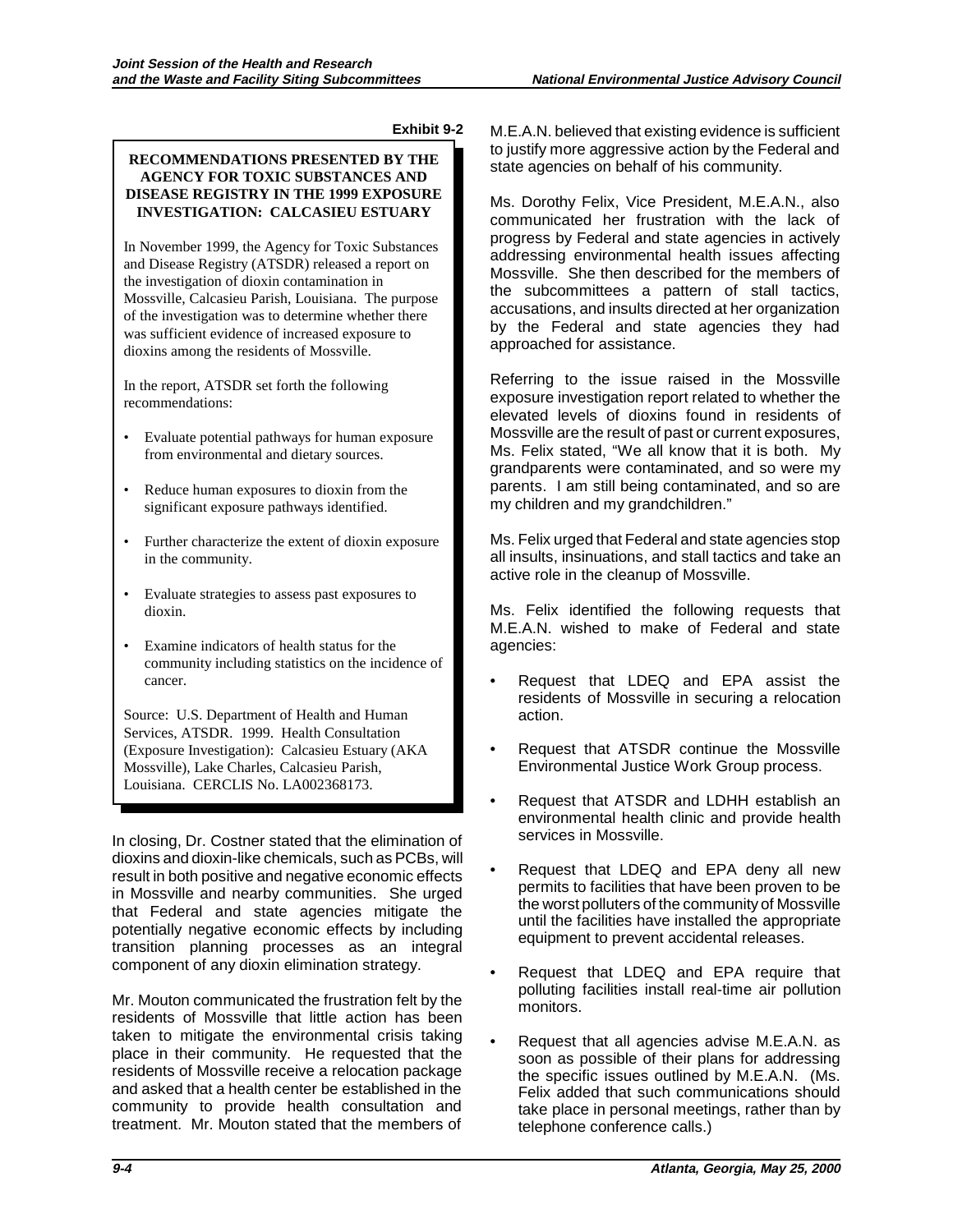In closing, Ms. Felix stated that M.E.A.N. will continue asking for help until the organization achieves environmental justice and respect for the civil rights of the people of Mossville.

#### **3.2 Report on the Activities of the U.S. Environmental Protection Agency Region 6 in the Calcasieu Estuary**

 identification of violations during the EPA Mr. Clifford reviewed the resources and activities of EPA Region 6 that are focused on addressing various environmental and health issues in the Calcasieu Estuary, including activities performed in conjunction with other agencies. He stated that, as a result of presentations made by residents of Calcasieu Parish at the December 1997 meeting of the NEJAC held in Durham, North Carolina, Mr. Sam Coleman, Director, Compliance Assurance and Enforcement Division, EPA Region 6, had increased EPA's enforcement activities in the Calcasieu Estuary area. Mr. Clifford stated that EPA had significantly increased the number of inspections it performed at facilities in Calcasieu Parish each year. He noted that many of the EPA inspections are multimedia inspections that include air, soil, and water sampling. He pointed out that several enforcement actions have resulted from the inspections. Mr. Clifford stated that LDEQ also had increased the number of state inspections performed each year, as well as the number of enforcement activities.

 where he listened to a presentation made to the EPA Region 6 stepped up its activities considerably, Mr. Clifford stated that he had attended the May 1998 meeting of the NEJAC in Oakland, California, Waste and Facility Siting Subcommittee by residents of Calcasieu Parish about flaring and accidental releases by industrial facilities in their community. He stated that the presentation had prompted him to reevaluate the resources and activities that EPA Region 6 directed at Calcasieu Parish. As a result, he stated. He then listed activities EPA had implemented since the May 1998 meeting of the NEJAC, including:

- Quarterly meetings are held between EPA and residents and community groups in the area to discuss issues brought to the attention of EPA by the community. ATSDR and LDEQ often participate in the quarterly meetings with the community.
- The quality of the drinking water provided by the Mossville Public Water System was evaluated. Samples of the drinking water were analyzed for

dioxin and VOCs. No contaminants were detected at concentrations above maximum contaminant levels (MCL) established under the Safe Drinking Water Act (SDWA).

- EPA and LDHH performed a comprehensive performance evaluation (CPE) of the Mossville Public Water System, the first CPE of a groundwater system in the country. Although the water system was found to be in compliance with SWDA standards, the CPE identified some factors that limit performance. The operator of the water system immediately began to correct the limiting factors.
- A remedial investigation and feasibility study (RI/FS) of the Calcasieu Estuary was performed. Working closely with LDEQ; the Louisiana Department of Natural Resources (LDNR); the U.S. Geological Survey (USGS) of the U.S. Department of the Interior (DOI); and the National Oceanic and Atmospheric Administration (NOAA) of the U.S. Department of Commerce (DOC); EPA is conducting an investigation of contamination of sediments in the estuary and the potential for adverse effects on human health and the environment resulting from contamination. Sampling and analysis for dioxin in fish tissue will be added to the investigation in the future. The estimated cost of the RI/FS of Calcasieu Estuary is \$6 million.
- Air quality monitoring has been increased. EPA's Enforcement Division has implemented periodic trace atmospheric gas analyzer (TAGA) mobile air monitoring to evaluate the presence and concentrations of selected hazardous and carcinogenic chemicals in Calcasieu Parish. LDEQ has established two additional air toxics monitoring sites at locations determined through examination of air quality information collected during the TAGA monitoring.

In addition, Mr. Clifford stated, EPA submitted to ATSDR blood dioxin data that had been presented to EPA at a public meeting in 1998. EPA urged ATSDR to conduct its own evaluation of exposure to dioxins, resulting in the conduct of the Mossville exposure investigation by ATSDR in 1999.

#### **3.3 Report on the Exposure Investigation: Calcasieu Estuary (Mossville), Louisiana**

Dr. Henry Falk, Assistant Administrator, ATSDR, thanked the representatives of M.E.A.N. and GreenPeace for their comments and acknowledged their requests. Dr. Falk asked Dr. Ken Orloff,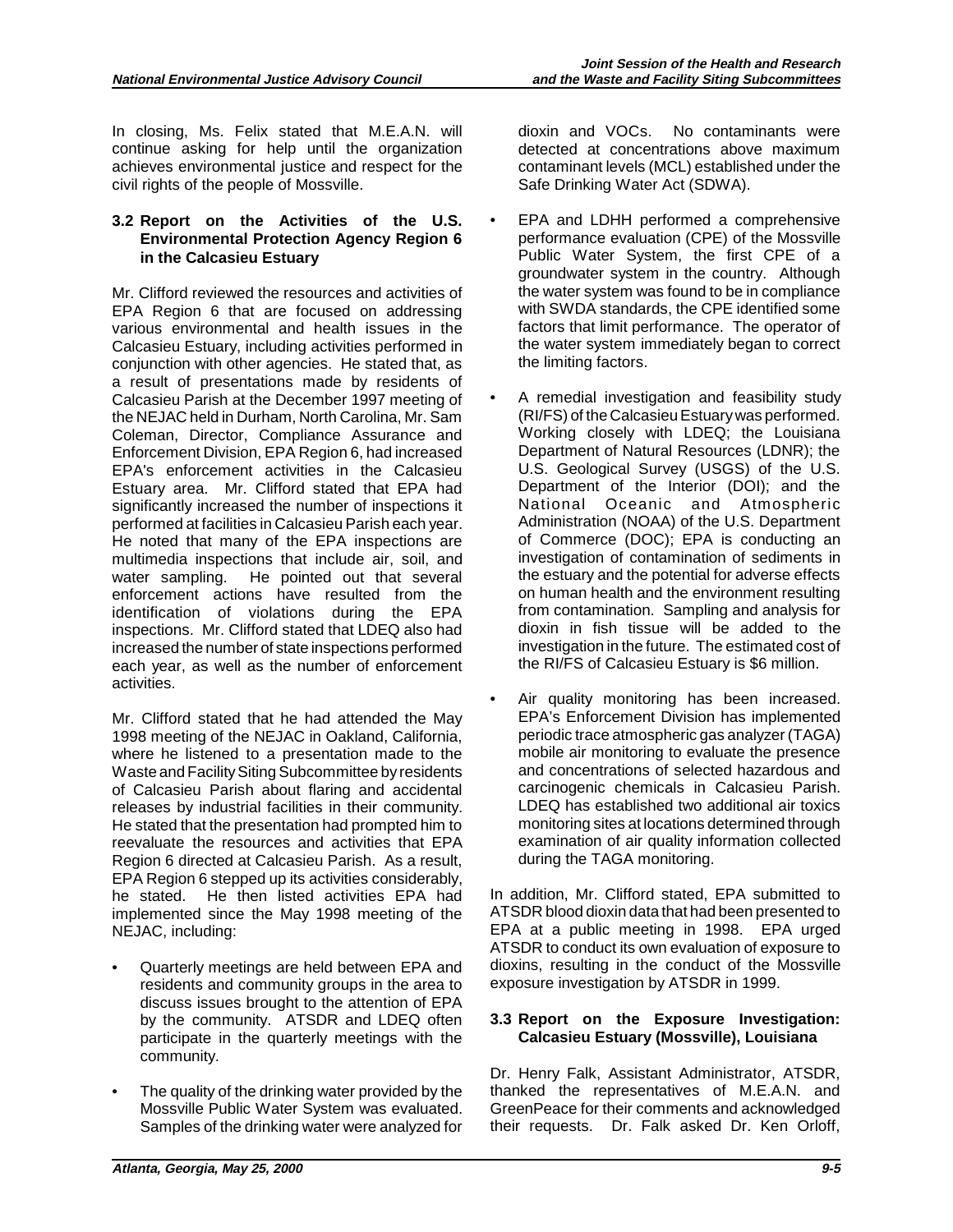ATSDR, to present an overview of the Mossville exposure investigation and comment on the results of the investigation. He explained that Dr. Orloff is a senior toxicologist at ATSDR and was involved in the Mossville study.

 determined that dioxin levels were elevated in three of the blood samples. ATSDR determined that the Dr. Orloff stated that EPA Region 6 had presented blood dioxin data to ATSDR in the fall of 1998. He explained that the blood dioxin data, which had been collected by a law firm located in the Mossville area, consisted of results of laboratory analyses of blood samples collected from 11 residents of Mossville. He stated that ATSDR evaluated those results and situation warranted further investigation, he said.

Continuing, Dr. Orloff stated that representatives of ATSDR and LDHH traveled to Mossville to meet with representatives of M.E.A.N., the Calcasieu League for Environmental Action Now (C.L.E.A.N.), other residents of Mossville, and other representatives of community groups in Calcasieu Parish. He said that the representatives of ATSDR and LDHH met with the individuals whose blood dioxin results had been high and with their families. As a result of those discussions, ATSDR decided that there was sufficient evidence to warrant an exposure investigation, he said.

Dr. Orloff stated that ATSDR focused the exposure investigation on the community of Mossville because Mossville is a relatively small, geographically defined area, attributes helpful in constructing a quantitative study or investigation. The person whom the dioxin tests determined had the highest blood dioxin level among the individuals tested was a resident of Mossville, he said.

 continued Dr. Orloff. He said that the criteria applied ATSDR solicited the participation of residents of Mossville and asked for their assistance in selecting appropriate individuals to participate in the study, in selecting participants were that the participants be adults and long-term residents of Mossville. ATSDR also asked that the community screen out residents who might have experienced occupational exposure, he added. Dr. Orloff stated that the residents of Mossville submitted a list of 28 individuals, all of whom subsequently were included in the study.

Continuing, Dr. Orloff explained that the blood samples were collected and delivered to the National Center for Environmental Health Laboratory, the Centers for Disease Control and Prevention's (CDCP) laboratory in Atlanta, Georgia. When ATSDR received the laboratory results,

representatives of ATSDR returned to Mossville, where they conducted one-on-one consultations with all the participants in the exposure investigation, he said. He stated that representatives of ATSDR explained the results to the participants and answered their questions. At that time, ATSDR also extended to each participant an opportunity to meet with an independent board-certified physician from the Association of Occupational and Environmental Health Clinics to review the participant's medical records and provide medical consultation, he continued. The medical consultations were conducted in the summer of 1999, he said.

 participants, the agency also issued a draft exposure Dr. Orloff explained that, at the time ATSDR released the results to the exposure investigation investigation report for a 60-day public comment period. All public comments that were received by ATDSR were addressed individually and appropriate changes were incorporated into the final report in response to those comments. The final report was released in November 1999, he said.

 remarks offered by Ms. Costner in her review of the results. Specifically, ATSDR considered 17 of the 28 Dr. Orloff then summarized the salient findings of the report, stating that ATSDR agrees with many of the participants in the study to have significantly elevated blood dioxin levels. The term "significantly elevated" means that the blood dioxin levels of the individuals exceeded a ninety-fifth percentile prediction level, compared with ATSDR's comparison population, Dr. Orloff explained.

Dr. Orloff then stated that ATSDR also agrees that the profiles of dioxin congeners in the individuals tested were different than those in the ATSDR's comparison population. Therefore, there are qualitative, as well as quantitative, differences in the dioxin levels in certain individuals in the Mossville community, he noted.

 ongoing. Commenting on data from the Mossville Regarding future activities in Mossville, Dr. Orloff commented that the primary issue for ATSDR is to determine whether exposure to contaminants is exposure investigation, he stated that one significant finding of the investigation was that all the individuals exhibiting the highest blood dioxin levels were 47 years of age or older. That finding, he said, could suggest that exposure of those individuals to dioxins occurred in the past rather than recently. Continuing, he stated that it is important to conduct further testing to determine whether sources of dioxin contamination remain present. Dr. Orloff noted again that LDEQ currently was conducting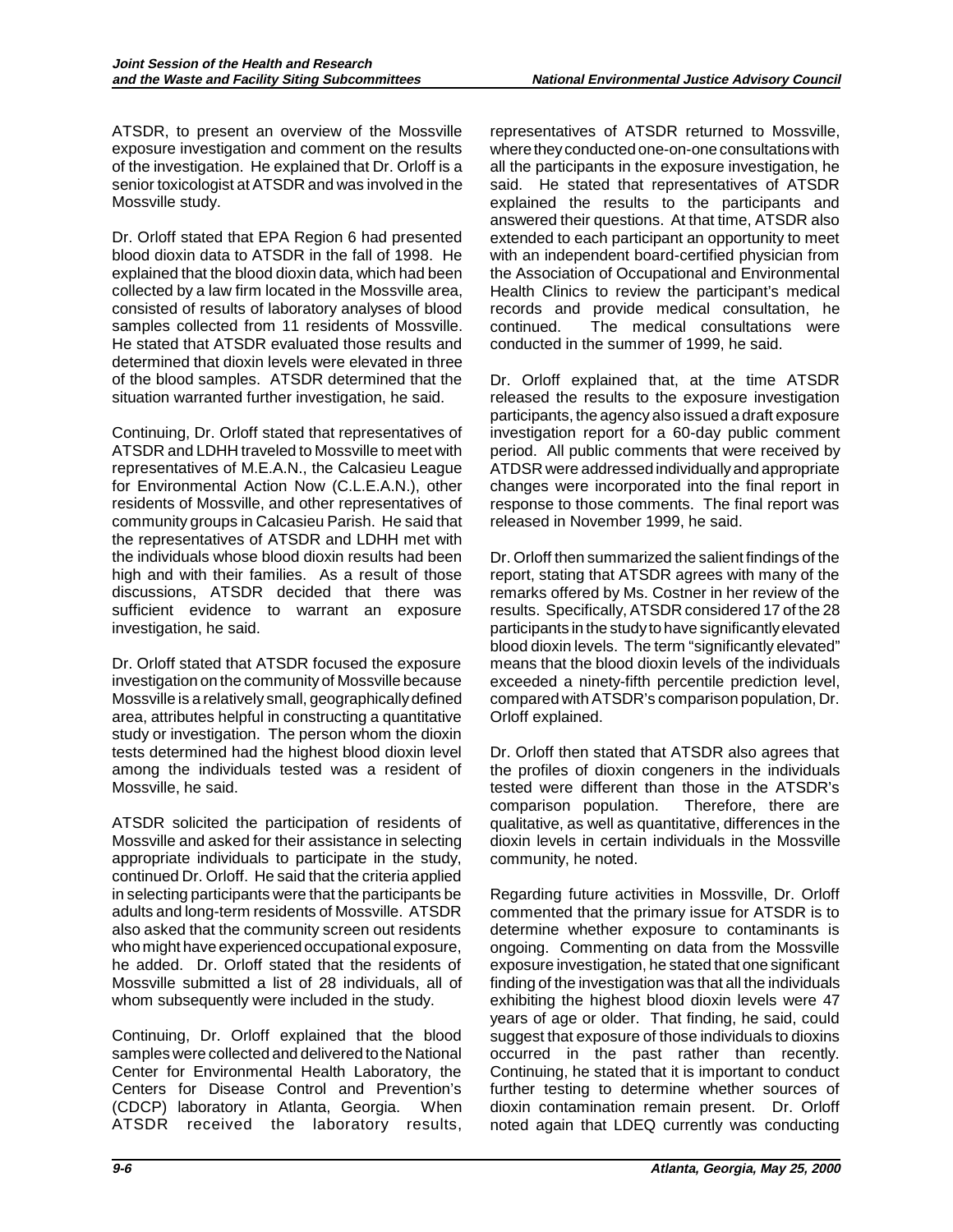additional testing for dioxin in various environmental media to determine whether there are current sources of dioxin contamination in Mossville and nearby communities.

In closing, Dr. Orloff commented that ATSDR had made recommendations for addressing the health concerns of the community. He informed the participants that the recommendations were included in the Mossville exposure investigation report.

After thanking Dr. Orloff, Dr. Falk stressed to the participants that the Mossville exposure investigation was a concrete step on the path to identifying and defining the nature and extent of environmental health issues in Mossville. He acknowledged, however, that the exposure investigation was a limited study because the investigation was based on a small test population (28 persons) and a limited number of samples directed at determining pathways of dioxin exposure, such as breast milk or homegrown food sources like vegetables and eggs.

 for exposure to dioxin. He acknowledged that the Dr. Falk stated that further sampling should be conducted in order to determine (1) whether other residents of Calcasieu Parish have elevated blood dioxin levels, (2) whether ongoing exposures to dioxin are occurring, and (3) what are the pathways next steps should be designed in consultation with the residents of Mossville. He also noted that ATSDR is interested in linking its efforts with the efforts of EPA.

In closing, Dr. Falk stated that he also looked forward to improvements in the communication and consultation processes between ATSDR and the residents of Mossville and other community groups in Calcasieu Parish. ATSDR welcomes the suggestions for improving those processes, he said.

### **3.4 Report from the Louisiana Department of Health and Hospitals**

Dr. Joseph Sejud, Medical Consultant, Office of Public Health, LDHH, explained that the role of LDHH in responding to environmental data, such as the data presented in the Mossville exposure investigation, is (1) to determine what the findings suggest about public health and (2) to identify the appropriate public health response.

Dr. Sejud stated that, throughout the progress of the Mossville case, LDHH had grappled with the problem of decision making under conditions of uncertainty and dealing with scientific issues that are at the forefront of environmental science and toxicology.

When attempting to assess the meaning of the findings presented in the exposure investigation, he explained, LDHH was responsible for considering, with great prudence, the following questions and issues related to the validity of the exposure investigation results:

- The sample size considered in the exposure investigation was limited; therefore, do the data presented in the exposure investigation report represent Mossville or Calcasieu Parish at large?
- Are health benchmarks established in scientific literature comparable to the dioxin data presented in the exposure investigation report? Dr. Sejud explained that LDHH had attempted to compare the values in the exposure investigation with established health benchmark values for dioxin. However, dioxin levels in humans increase with age because of their bioaccumulative nature, he explained, and there are age differences between the 28 individuals sampled in Mossville and the comparison population. Further, he said, the benchmarks were based largely on animal research. He stated that it is not the prerogative of LDHH to act solely on the basis of animal research.
- Are the exposures to dioxin ongoing or historical, or both?

Dr. Sejud stated that LDHH had been trying to navigate through the uncertainty to plan its response to the environmental health issues in Mossville and Calcasieu Parish. He added that he also shared the frustration voiced by other stakeholders with the "glacial pace" of process thus far. He then expressed his hope that the presence of LDHH at the joint session would effect some change in that regard.

 health response to the issues set forth in the Dr. Sejud stated that LDHH had planned a public Mossville exposure investigation, adding that some activities already were underway. He stated that LDHH was responding through the following actions:

- Conducting a review of health statistics for cancer and other health outcomes in Calcasieu Parish.
- • Performing a community health needs assessment in the Mossville community.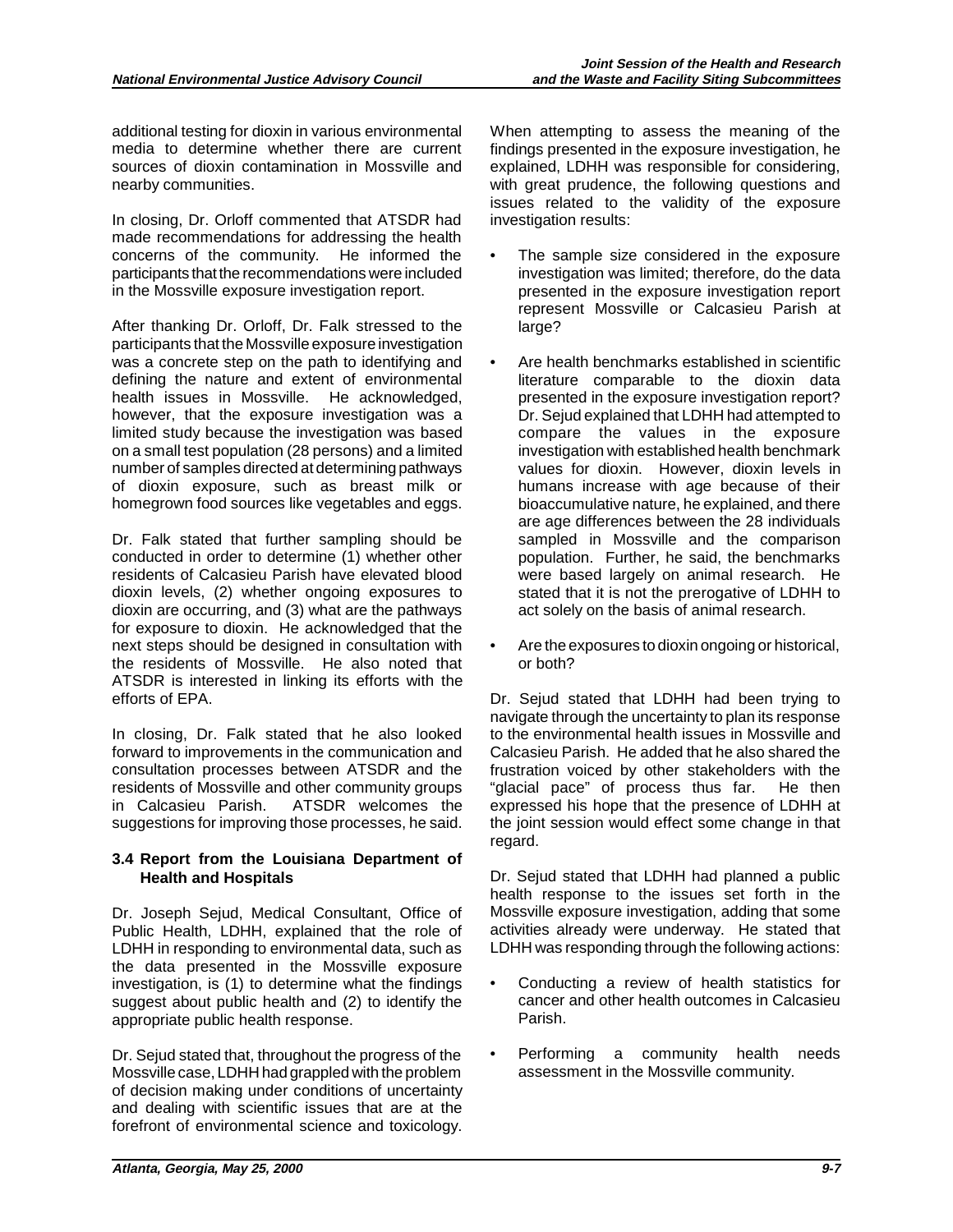Identifying a process for facilitating access to health care in Mossville and the Calcasieu area under the Children's Health Insurance Program (CHIP) and the Medicaid Match Program in Louisiana.

Referring to the request of Mr. Mouton, Ms. Felix, and Ms. Costner for the establishment of a health clinic in the Mossville community, Dr. Sejud stated that no state funds were available to support the establishment of a new health center. He explained that the state of Louisiana was projecting a \$3 million deficit for the next fiscal year. Continuing, Dr. Sejud stated that LDHH was the largest contributor to the budget deficit and further that the largest cost to LDHH was that for the provision of health care services through the department's Medicaid Match Program and the CHIP program.

#### **3.5 Communication from the Louisiana Department of Environmental Quality**

 Ms. Miller-Travis read aloud a letter from Mr. J. Dale Givens, Secretary, LDEQ. The letter was dated May 25, 2000, and read as follows:

 "Dear Ms. Miller-Travis: On behalf of the Louisiana Department of Environmental Quality I wish to offer our regrets for not being able to attend this conference. The Louisiana legislature is currently in session and there are numerous matters that require that we be present during this session.

I would like to note that we have been and are currently working with our state and Federal counterparts, as well as all of the stakeholders, to address the environmental and health concerns expressed by the communities in Calcasieu Parish.

We hope that you have a successful conference and look forward to working with you in the future. Sincerely, J. Dale Givens, Secretary, State of Louisiana Department of Environmental Quality."

#### **3.6 Report from the Louisiana Chemical Association**

Mr. Edward Flynn, Director, Health and Safety Affairs, LCA, thanked the members of the two subcommittees and the stakeholders for the opportunity to represent the chemical manufacturers of Louisiana at the session. Mr. Flynn explained that LCA is a nonprofit corporation that represents 70 chemical manufacturers operating at 105 sites throughout the state of Louisiana. He added that he was attending the joint session specifically on behalf of the Lake Charles Area Industry Alliance (LCAIA), an alliance of 22 LCA companies that operate in Calcasieu Parish.

Mr. Flynn commented that the LCA, as well as the Chlorine Chemistry Council, had submitted to ATSDR comments on the findings presented in the exposure investigation report. Those comments, he said, included:

- The Mossville exposure investigation did not conclude that blood dioxin levels identified through the exposure investigation indeed were elevated, relative to the national reference ranges.
- The Mossville exposure investigation did not address possible historical or ongoing sources of exposure to dioxin.
- • The blood dioxin levels of residents of Mossville dioxin congeners. He noted that the profiles for did not appear to be unusual, with some dioxin results falling above and some below the ATSDR reference values. Further, he said, the dioxin results set forth in the exposure investigation report displayed a normal profile of dioxin congeners normally observed in the production of vinyl chloride and polyvinyl chloride (PVC) and in PVC combustion are dissimilar from the profile exhibited in the blood samples tested for the Mossville exposure investigation.
- number of samples, the failure of the egg or the • Although the findings were based on a limited soil samples to show significant levels of dioxin suggests that current exposures to dioxins are not elevated.
- Extensive environmental sampling of food sources and media in the area and in nearby areas should be conducted.

Mr. Flynn stated that additional sampling activities should be focused first on determining whether blood dioxin levels in residents of Mossville actually are elevated.

Continuing, Mr. Flynn stated that representative reference values for the population of the United States, including age-dependent reference values for dioxin levels, are not available. Therefore, all stakeholders should support the efforts of the CDCP to collect dioxin serum samples as part of the National Health and Nutrition Examination Study (NHANES). He informed the participants that such data were expected to be available in fall 2000 and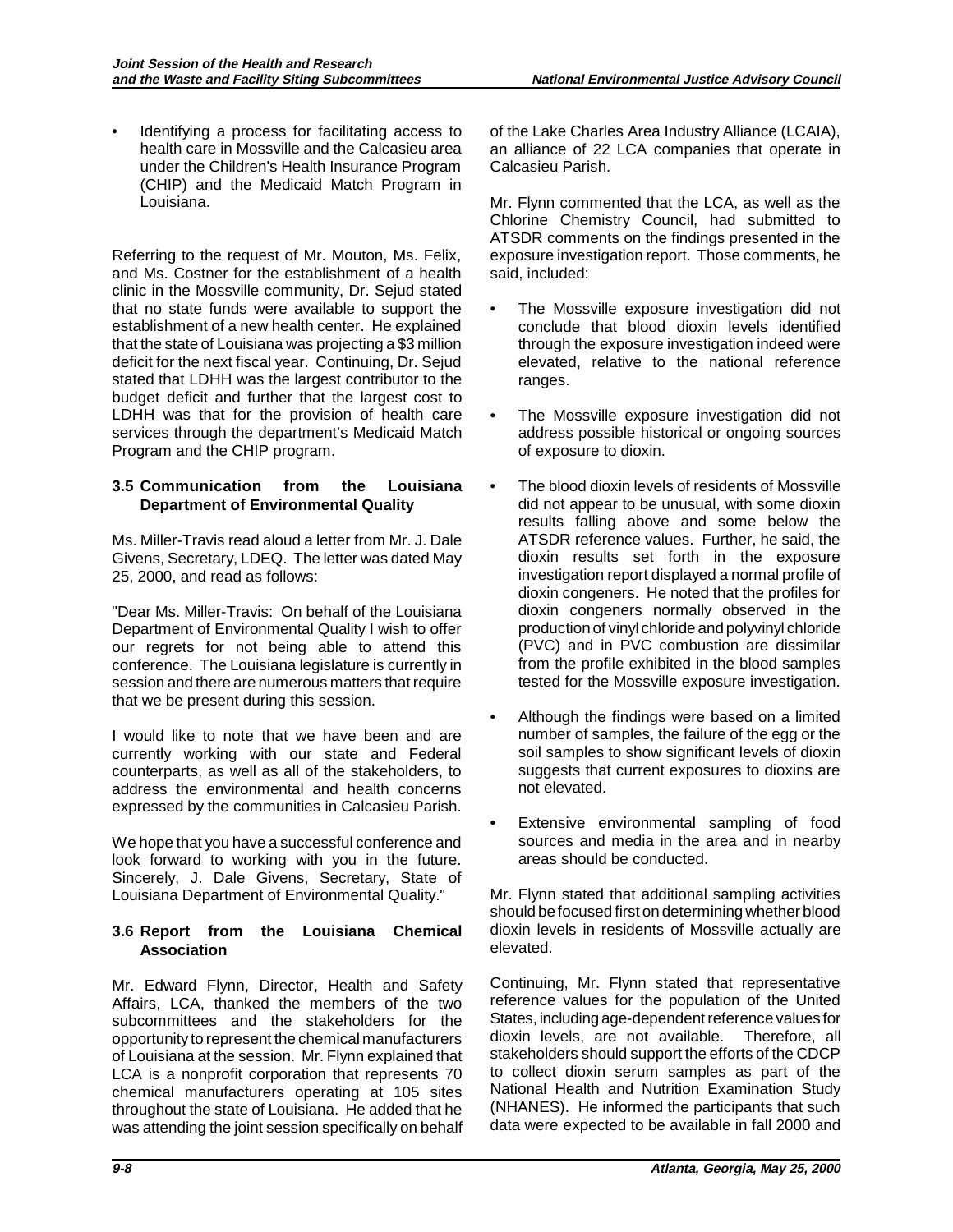stated that they should provide baseline reference values appropriate for comparison with the Mossville data.

Mr. Flynn then suggested that future sampling should include samples of air, soil, and food sources to complement the blood dioxin measurements. Further, he continued, the congener profiles displayed in all samples should be compared with those identified through the EPA and U.S. Department of Agriculture (USDA) surveys of beef, pork, poultry, and fish and with the profiles displayed in industrial emissions.

Mr. Flynn also suggested that additional information about the health and lifestyles of the individuals tested should be collected and evaluated further. Such information should include job and residential history so that other potential sources of exposure to dioxin can be identified.

In closing, Mr. Flynn stated that the chemical industry in Louisiana does hope to expand in the future, but only with the support of the public. He noted that the members of LCA are not "foreign, faceless entities" but are Louisiana men and women who live in Addis, Romeville, Convent, Plaquemine, Sulphur, and Westlake, Louisiana. He stressed that LCA has a genuine desire to improve conditions throughout the state.

#### **3.7 Additional Comments of Representatives of GreenPeace, Mossville Environmental Action Now, and the Calcasieu League for Environmental Action Now**

Mr. Damu Smith, GreenPeace International, argued that Federal and state agencies repeatedly have undermined and ignored the efforts and requests of M.E.A.N. and other community groups in Calcasieu Parish. As an example, he stated, ATSDR repeatedly has ignored the requests made by M.E.A.N. that the process for establishing and conducting the work of the Mossville Environmental Justice Working Group, a working group established by ATSDR, be developed in consultation with representatives of M.E.A.N. and residents of Mossville and that members of affected communities be included as members of the working group.

Referring to statements made by Mr. Clifford about the quality of drinking water in Mossville, Ms. Pat Hartman, M.E.A.N., said that the Mossville Public Water System, the public water system evaluated by EPA, was established only after it was determined that the well water the residents had been drinking was contaminated.

Ms. Monique Harden, Attorney/Community Liaison Director, Earthjustice Legal Defense Fund, stated that Dr. Falk had failed to repeat a statement in his presentation that he had made previously in a community meeting in Mossville. She said that Dr. Falk had acknowledged at the community meeting that the response of the agencies to the Mossville community had been very poor. Ms. Harden also said that Dr. Sejud had neglected to mention that budget shortfalls at LDHH did not prevent that department from writing letters to the local press in which the department criticized the community of Mossville and attacked a consultant to ATSDR who concluded that local sources likely are responsible for the high blood dioxin levels observed in residents of Mossville.

 toxic chemicals among members of the Mossville Continuing, Ms. Harden stated that the representatives of the agencies also had failed to mention in their individual presentations a health survey performed by Dr. Marvin Legator, Director, Toxics Assistance Project, University of Texas Medical Branch, Galveston, Texas. She stated that the health survey had identified numerous illnesses that are consistent with environmental exposure to community. She added that the study suggests that dioxin blood levels in residents of Mossville are elevated.

## **4.0 QUESTION AND ANSWER PERIOD**

 stakeholders. Mr. Hill suggested that the members After the presentations by stakeholders, Mr. Hill initiated a question-and-answer period to allow the members of the subcommittees to question the of the subcommittees begin with questions related to the requests made by Dr. Costner about the future investigation of exposure to dioxin.

 other residents of Mossville and Calcaseiu Parish, to Mr. Hill began the question-and-answer period by asking Mr. Clifford what role EPA would play in addressing Dr. Costner's requests. Addressing the first three requests made by Dr. Costner, Mr. Clifford stated that next steps to be taken by EPA, ATSDR, LDEQ, and LDHH should be to work collaboratively, in consultation with M.E.A.N. and C.L.E.A.N. and establish a comprehensive environmental sampling plan to determine whether there are ongoing sources of exposure to dioxins and dioxin-like chemicals in Mossville and, if so, to expeditiously identify the primary sources of the exposures. Continuing, he stated that, if sources of exposure were identified, the third step would be to develop a plan for eliminating those sources. Dr. Falk stated that he concurred with the general plan recommended by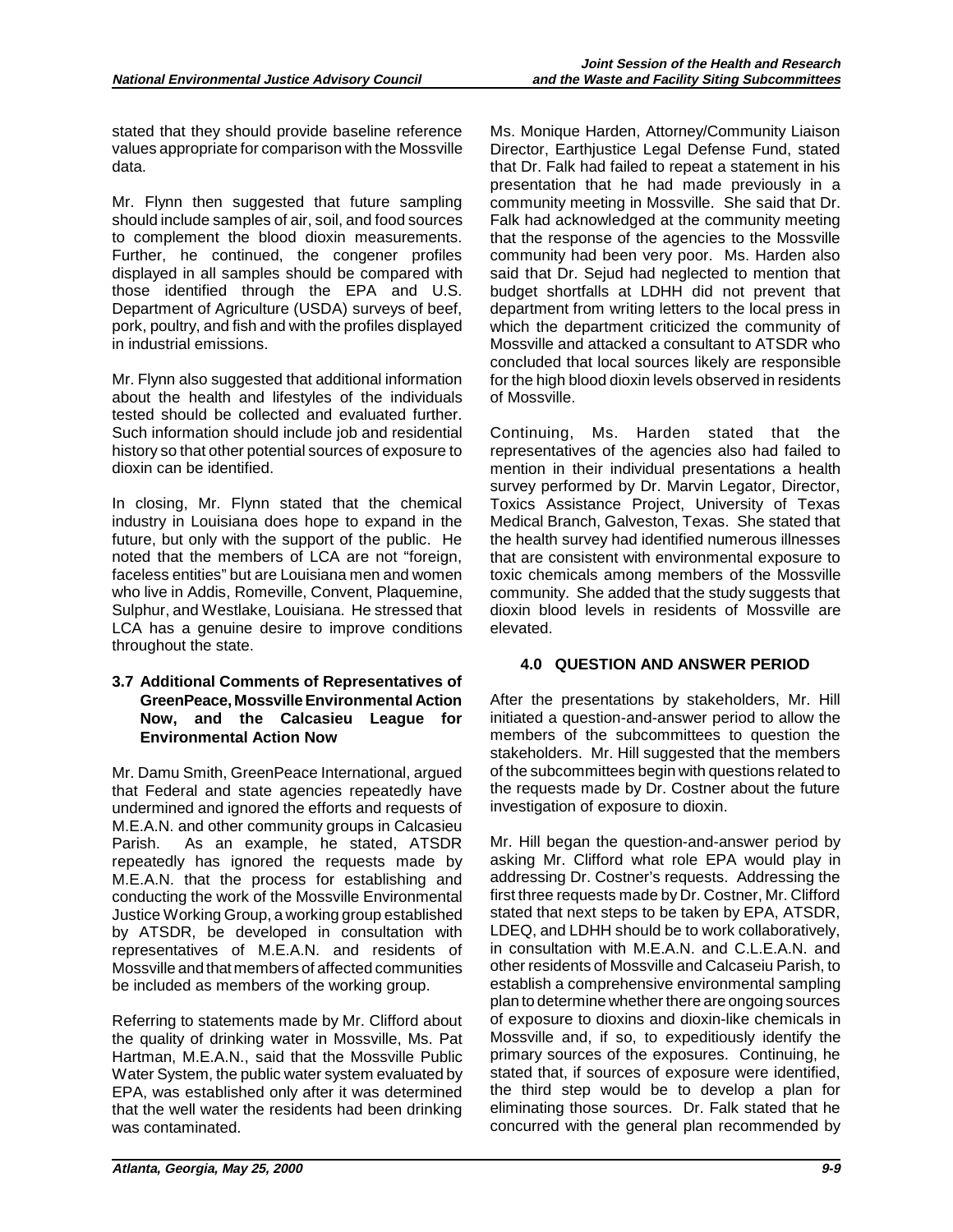Smith would be able to work with ATSDR and EPA make the distinction between sources of dioxin and Mr. Clifford. He then expressed willingness on behalf of ATSDR to contribute to that process. He also stressed that the community of Mossville will be involved in the development of any plans to address the issues of concern. Mr. Hill then asked if Mr. to develop a strategy to address Dr. Costner's requests. Mr. Smith responded that he would work with the agencies; however, he requested that protocols be established to monitor how the agencies would coordinate their responses among themselves and how the agencies will communicate with the local communities. He stressed that protocols related to public participation will be fundamental to proceeding on these issues. Dr. Costner also wish to emphasize that it is important to pathways of exposure. For example, the results of fish sampling will suggest whether or not the ingestion of fish is an exposure pathway, but will not identify the source of such exposure, she said.

 effects of toxics on animals to effects of toxics on humans. Dr. Sejud explained that there is an Mr. Melvin "Kip" Holden, Representative, Louisiana Legislature and member of the Waste and Facility Siting Subcommittee, asked why LDHH does not accept a correlation between test results of the interspecies variability in the toxicity of dioxin. He explained that LDHH does find correlations between the results of animal studies and toxicology in human species; however, the correlation related to dioxins is not complete.

 follow-up studies of the 28 persons included in the questions of validity that affect the results presented Dr. Payton asked whether there was a plan for initial study. Dr. Falk responded that ATSDR had arranged to meet with each of the individuals who participated in the study to discuss the results. ATSDR also had arranged to provide medical consultation for each of the individuals, he said. He stated that ATSDR had not yet determined whether further tests would be performed on the same test individuals. He stressed that the issue should be discussed during the development of a strategy for further investigation. Dr. Payton commented that the in the initial study could be eliminated by performing a follow-up study of the same individuals.

Dr. Payton asked whether the ages of the persons included in the Mossville exposure investigation were age-adjusted for comparison with the average of the U.S. population. She commented that, if the dioxin levels presented in the exposure investigation report were age-adjusted, there should be no question of whether the higher dioxin levels in older test individuals were a result of bioaccumulation with age. Dr. Payton also asked why children were not included in the initial study, stating that dioxin data from children could eliminate the question of whether the results indicated past or current exposures.

Addressing Dr. Payton's first question, Dr. Falk responded that there is no established national average of dioxin blood levels for the United States. He explained that the comparison values used in the exposure investigation were derived from a series of studies of comparison populations in the United States over the past few years and did not represent a national average. He added that those were simply the best data available for comparison. On the question of the testing of children to determine whether there are current sources of exposure to dioxin, Dr. Falk stated that he was not sure whether comparison data for children are available. He stressed that the issue should be discussed as a possibility during planning for future investigations.

Ms. Jane Stahl, Deputy Assistant Commissioner, Connecticut Department of Environmental Protection and member of the Health and Research Subcommittee of the NEJAC, asked the stakeholders whether there was an expected date for the establishment of a dioxin standard or action level. Mr. Clifford referred her question to Dr. Dwain Winters, EPA Region 6, who responded that EPA does not have plans to establish an ambient standard or action level for dioxin. He explained that the principal pathway of exposure is ingestion of food sources, rather than inhalation of ambient air or ingestion of water. Therefore, he continued, the establishment of a standard or action level is not the mechanism by which EPA usually would begin to address that type of pollutant.

Ms. Denise Feiber, Environmental Science and Engineering, Incorporated and member of the Waste and Facility Siting Subcommittee of the NEJAC, asked whether the communities involved could participate in the development of a sampling strategy and, if so, how such consultation could be managed efficiently. Dr. Falk responded that ATSDR would consult with the community in developing a sampling plan. Mr. Clifford referred the question to Ms. Pam Phillips, Deputy Director, Superfund Division, EPA Region 6, who stated that EPA had been actively involving the various communities in Calcasieu Parish in the development of the Agency's sampling plans. She explained that, before EPA conducted sediment sampling in the Calcasieu Estuary, the Agency held several community meetings and open houses. During those events, she continued, representatives of EPA discussed the draft approach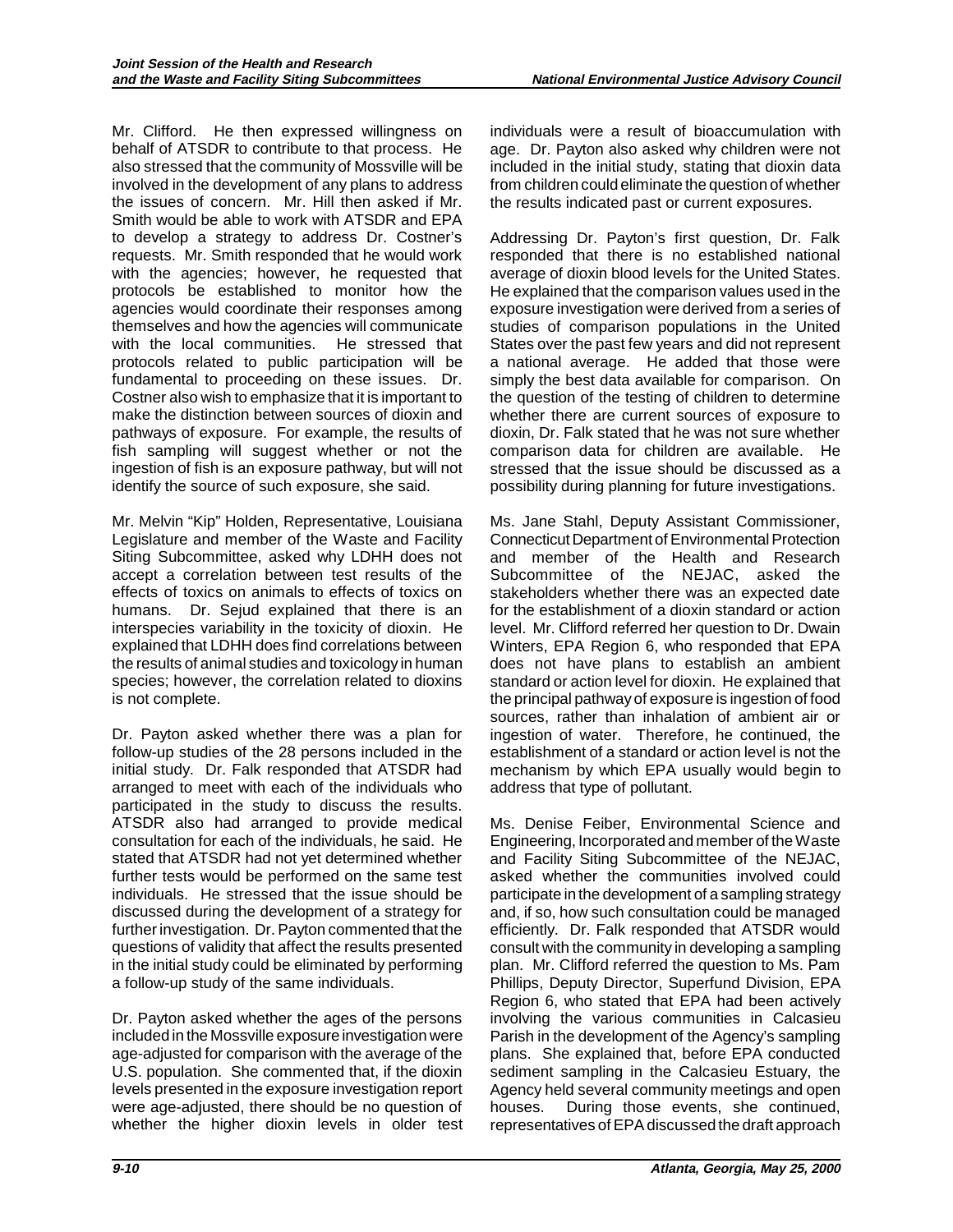community groups. Ms. Phillips stated that EPA comments. She stated that EPA plans to conduct a and considered comments from residents and pilot-tested the posting of the draft scope of work on EPA's Web site so that interested parties could download the document and provide EPA with similar review process for the draft scope of work for ecological sampling that will begin in summer 2000. Ms. Phillips also stated that EPA plans to post the raw data from sampling on the EPA web site and to provide the data in electronic format on CD-ROM, upon request.

Ms. Miller-Travis stated that participants in the joint session had made many suggestions about actions that must be taken to address the environmental health issues in the Mossville area, but, she observed, the stakeholders still lacked a concise plan. She suggested that the stakeholders use the remaining time to formulate, at the least, a "skeleton" of a course of action to be taken after the meeting. Concurring, Mr. Hill asked Mr. Smith whether he and the representatives of M.E.A.N. and C.L.E.A.N. would be willing to remain after joint session to discuss the next steps directly with the Federal stakeholders. Mr. Smith, Dr. Costner, and the representatives of M.E.A.N. and C.L.E.A.N. also agreed to remain after the joint session.

Mr. Neftali Garcia Martinez, Environmental Scientist, Scientific and Technical Services and member of the Waste and Facility Siting Subcommittee of the NEJAC, asked whether any sampling of environmental media (air, water, and soil) in the Calcasieu Estuary had been completed. Mr. Clifford responded that sampling to evaluate sediments in Calcasieu Estuary began in December 1999. He explained that EPA expected the results to be available in mid-summer 2000. In addition, results of the first analyses of fish tissue should be available in July 2000, he said.

 whether a study of the types of industries in the area Mr. Martinez asked Mr. Clifford whether air sampling for dioxin had been performed. He also asked and the types of raw materials used in their chemical processes, including combustion of hazardous wastes, was being performed. He suggested that such an inventory could identify possible sources of exposure to dioxin. Mr. Clifford responded that EPA currently was working with the state of Louisiana to install new toxic air monitors specifically to monitor dioxin in the Calcasieu Estuary. He noted that he expected the new monitors to be in place by the end of summer 2000. To the question about an inventory of types of facilities and raw materials used by facilities in the area, he responded that EPA collects

and maintains data on the types of chemicals emitted from permitted facilities in Calcasieu Parish.

 ambient air quality standards (AAQS) and, if so, Ms. Stahl asked Mr. Clifford whether EPA or LDEQ had assessed penalties for exceedances of the whether the sums collected under those penalties had been directed back to the community. Mr. Clifford answered that the AAQS are state standards. Therefore, he said, EPA has no authority to assess penalties for violations of those standards, he said. He added that he was unaware whether LDEQ had assessed penalties for violations of AAQS by facilities in Calcasieu Parish, or whether LDEQ had directed sums collected under such penalties back to the communities. Continuing, Mr. Clifford stated that penalties had been assessed as part of enforcement actions taken by EPA and LDEQ. He commented that he expected that EPA and LDEQ would assess more penalties in the future, in light of the increased enforcement activity in the Calcasieu Estuary.

 has a nexus to the particular violation. Mr. Clifford Mr. Clifford also stated that EPA has a supplemental environmental project (SEP) policy that allows EPA the flexibility to offset a portion of a penalty assessed against a facility if the facility chooses to contribute that portion at the local level, whether at the facility or in the community, to address a particular issue that noted that EPA had received some SEP proposals related to the penalties assessed in Louisiana. He added that EPA Region 6 had established an internal work group on SEPs to work with communities to identify a number of potential SEPs that could be presented to companies during such enforcement and settlement discussions.

Continuing, Mr. Clifford commented that the SEP policy was not as broad as he would like it to be, so that it would be helpful in addressing the situation in Mossville. For example, he said, to use penalty money to establish a health clinic would probably be "a larger stretch" under EPA's SEP policy. Mr. Clifford then asked Mr. Coleman whether, to Mr. Coleman's knowledge, LDEQ had a similar SEP policy. Mr. Coleman responded that LDEQ did have a SEP policy and stated that the policy essentially provided the same flexibility as EPA's SEP policy. Mr. Coleman explained that LDEQ also had the authority to establish environmental trust funds through which funds provided by penalized facilities could be drawn out by nonprofit organizations or other organizations to support projects. Mr. Coleman stated that LDEQ was pursuing SEP projects in the Lake Charles area. Referring to the use of LDEQ's SEP funds to fund a health clinic in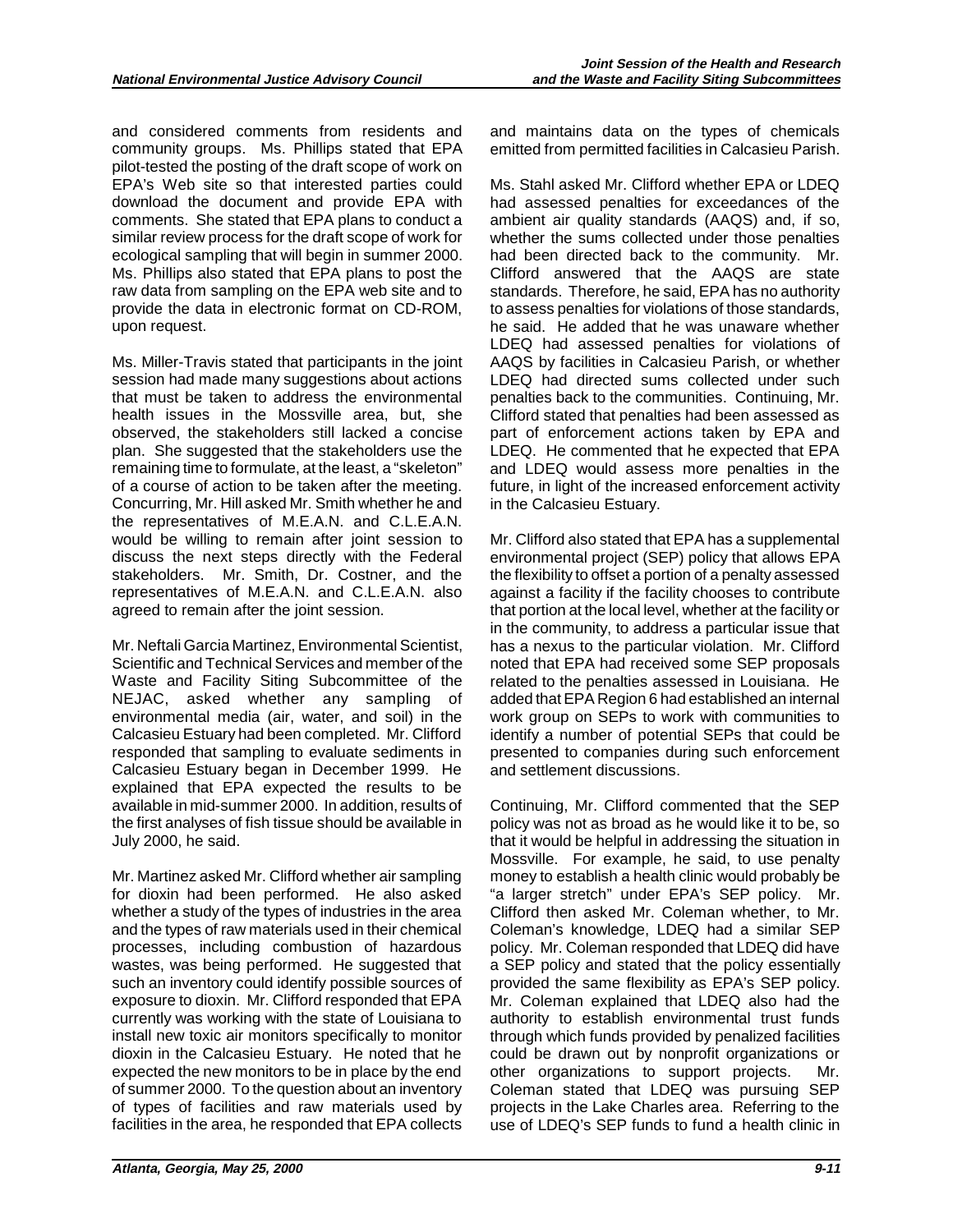Mossville, Mr. Coleman stated that he thought such use was possible and suggested that the matter should be discussed with LDEQ, LDHH, ATSDR, and the residents of Mossville and nearby communities.

Referring to Mr. Flynn's recommendation that future sampling should include extensive sampling of air, soil, and food sources to complement the blood dioxin measurements, Ms. Miller-Travis stated that she was troubled by the suggestion that such an extensive and costly assessment must be performed to accurately assess whether the residents in Mossville are affected adversely. She asked Mr. Flynn whether the LCA would be willing to provide some of the funds necessary to complete such an assessment. Mr. Flynn pledged to present her suggestion to the management and board of directors of LCA.

 member of the Health and Research Subcommittee LDHH that no funds are available to support the establishment of a clinic for the specific treatment of Ms. Peggy Shepard, Executive Director, West Harlem Environmental Action, Incorporated and of the NEJAC, commented on the ethical considerations raised when a health agency such as LDHH is presented with data that indicate that specific individuals have been exposed to a toxic chemical, yet that agency takes no action. Ms. Dianne Dugas, Chief Epidemologist, LDHH, responded that the state health officer in Louisiana had directed LDHH to provide an inventory of medical resources available in the area of the Calcasieu Estuary. She said that LDHH had estimated that there are some 300 physicians located in that area. Continuing, she stated that LDHH hoped to perform a community health needs assessment, so that accessibility of health care to residents can be established. However, she continued, the state health officer had informed exposure to dioxin.

Dr. Sejud added that there is no particular treatment for exposure to dioxin. Once dioxin is in the human body, he said, it cannot be removed. Therefore, on a public health level, treatment is prevention of future exposures, he said. Dr. Sejud stated that it is simply not known whether exposure to dioxin in Mossville is linked to other health outcomes. On the issue of access to health care, he said, LDHH is committed to maximizing access to health care for all residents of Louisiana. The community health needs assessment that Ms. Dugas had mentioned is part of that process, he said.

 Executive Office of Environmental Affairs, Massachusetts Office of the Governor and member Referring to Ms. Shepard's comments about the ethical obligations of LDHH, Ms. Veronica Eady, of the Waste and Facility Siting Subcommittee of the NEJAC, asked the representatives of LDHH to discuss their ethical obligation to follow-up and act when they are presented with data such as the exposure to dioxin. Ms. Eady also asked the representatives of LDHH what steps they had taken since learning of the findings presented in the Mossville exposure investigation.

 obligation of LDHH is to consider what the health implications might be and to act accordingly. Dr. Sejud acknowleged that the data presented in the Mossville exposure investigation suggest that the people in Mossville apparently have been exposed to higher than average levels of dioxin. However, the health implications of that finding are unknown, he stated again. Therefore, he explained, the ethical

 respiratory effects to all types of cancer. Continuing, does not provide sufficient proof of the health effects dying before the agency takes action. She reiterated Commenting on Dr. Sejud's response that the health implications of the findings of the Mossville exposure investigation are unknown, Dr. Payton stated that manyhealth outcomes have been linked to exposure to dioxin, from neurological, dermatological, and she stated that, in populations for which data indicate that persons have been exposed to some level of dioxin, it can be expected that there is great potential for such health outcomes. Therefore, she declared, there is an ethical consideration in that regard. Dr. Sejud responded that current scientific literature of exposure to dioxin at levels lower than 300 to 400 parts per trillion. Ms. Miller-Travis responded to Dr. Sejud's statement by observing that, regardless of whether conclusive scientific evidence exists, LDHH cannot wait until hundreds of people are sick or that the issue is an ethical one.

 work to be done and that the NEJAC must make a In closing remarks, Ms. Miller-Travis suggested, on behalf of the NEJAC, that a working group of the NEJAC, made up of members of the Health and Research Subcommittee, the Waste and Facility Siting Subcommittee, and the Air and Water Subcommittee, be formed to discuss the environmental justice and health issues affecting the community of Mossville and to provide technical assistance and expertise. She expressed her hope that the community had felt "somewhat affirmed" in the day's session. She added that there is much commitment to working with the stakeholders to resolve the issues before it.